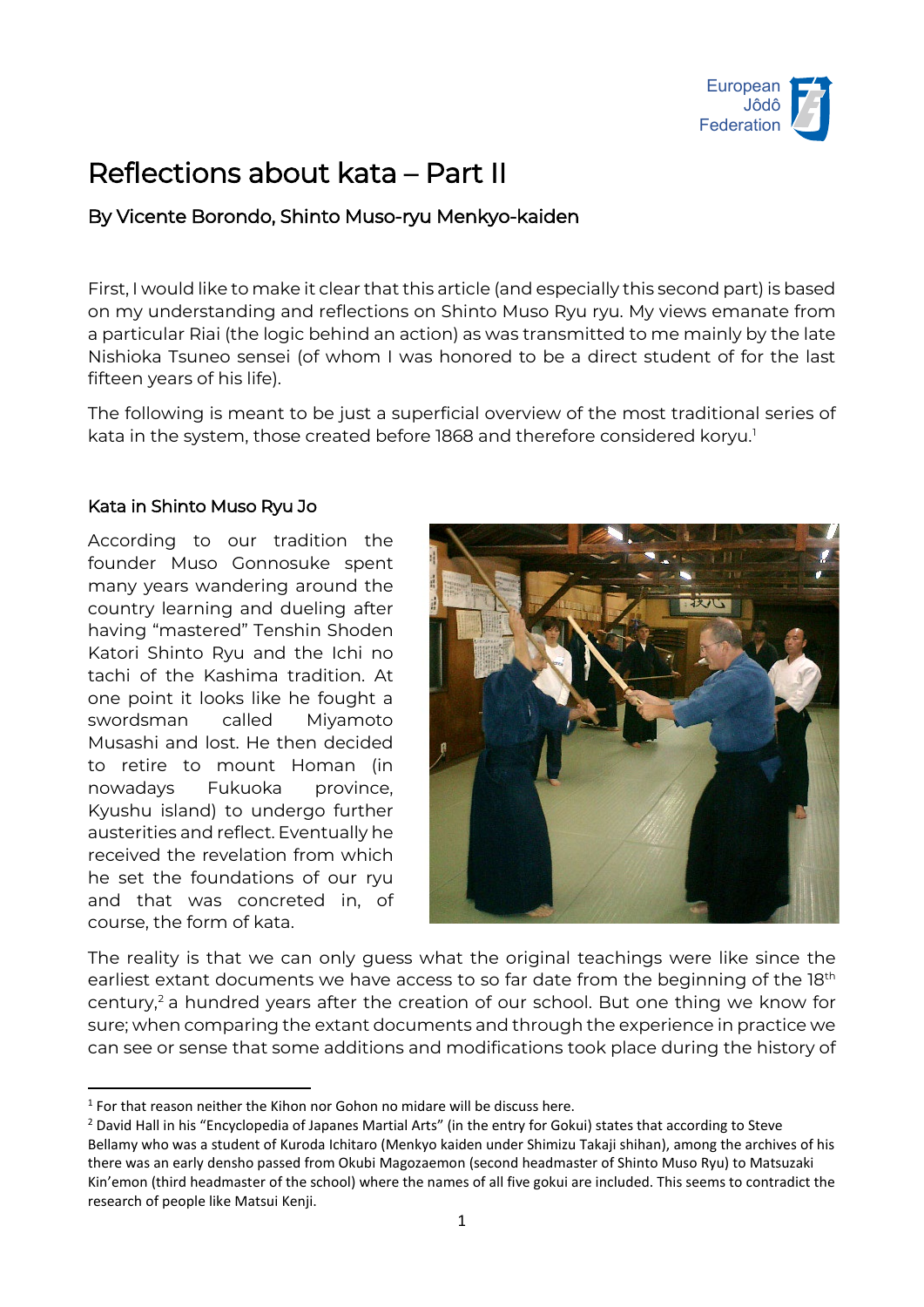

our ryu. It appears that Samidare series was included sometime during the  $18<sup>th</sup>$  century, Ran ai was added in the Bakumatsu period (1853 – 1867). Other parts such as Gohon no midare, some of the kata included in Seitei jo (Suigetsu and Shamen) and the actual Kihon waza are examples of additions as late as the twentieth century.<sup>[3](#page-1-0)</sup> Also there have been even in the "traditional curriculum" some other additions, modifications or alterations in the order of the kata transmitted, some of them very recent. Presumably though, there is still plenty of traditional transmission preserved from the beginning.

There were no Kihon as we know them in the old times. According to Nishioka sensei, the format of training in his early days (he started in 1938, before the Kihon as we know them [4](#page-1-1) or Seitei jo were established by Shimizu sensei and before some other modifications and additions took place) was as follows: «We did suburi<sup>s</sup> and uchikomi,  $6$ then sensei would have us to practice moves taken out of the kata and did proper kata for the rest of the keiko. There was little explanation or conceptualization of the different techniques or series. It was all about copying sensei the best you could and repeating what you got».

Much of the way the majority of people train nowadays is very recent, thought for the teaching of larger groups and this has consequences. That is why I think is important to know, especially for advanced practitioners at least, what part of the curriculum is kind of "new" and when it was added.

Accordingly, in SMR we can recognize the four types of kata I described earlier:

Gokui, also called Gomuso no jo or Hiden, would be from the first type, Omote and Kage for example can be of the second, Seitei kata belongs to the third and the Kihon sotai to the fourth type.

Despite of all these changes our ryu has managed to survive. Even more, it has done so by being used in a practical way, like its use by the Japanese police forces (Tokyo riot police) shows. This is remarkable when one thinks that the school was founded more than 400 years ago.

The ryu is well structured, but not in the way one might expect: it is not like you learn the simplest kata first and then you go advancing in complexity from the technical point of view; the kata in Omote are not simpler than the Kage series. Instead you advance differently.

What was the primordial message? «Maruki o motte suigetsu o shire» (holding a rounded stick get to know the suigetsu). So is all about truly understanding "Suigetsu"… and being able to apply its manifestations in at least crucial situations. The system then was created as to facilitate this.

Of course the next question then is «What is Suigetsu?».

<span id="page-1-0"></span><sup>&</sup>lt;sup>3</sup> All of it being the creation of Shimizu Takaji shihan.

<span id="page-1-1"></span><sup>4</sup> Initially there were 15 techniques that became 12 later on. In a book titled "Jodo kyohan" written by Shimizu sensei and published in July 1940, those fifteen basic techniques are described.

<span id="page-1-2"></span><sup>&</sup>lt;sup>5</sup> A drill in which we swing the weapon repetitively in the air while imagining that we are striking an opponent.

<span id="page-1-3"></span><sup>&</sup>lt;sup>6</sup> A drill in which we practice the different strikes and cuts by hitting Uchidachi's sword.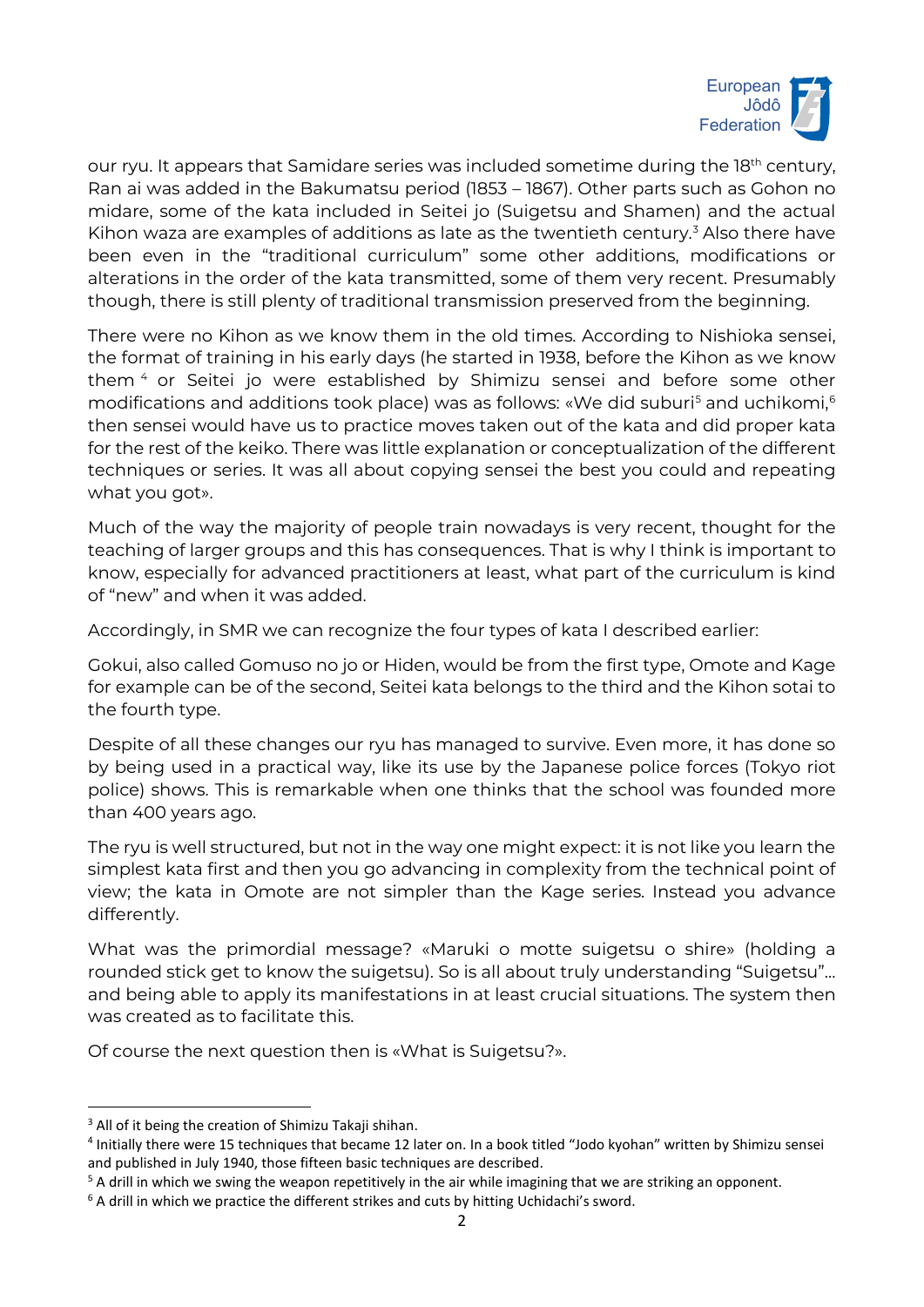

Suigetsu is originally a Buddisht term and has many different interpretations depending on which field you want to apply its concept to. Within the Budo/Bujutsu world also has different meanings according to the various traditions that use it. Furthermore, different teachers within the very same tradition might have different interpretations of the concept. This debate transcends the intention of this article and anyways I firmly believe that there are many things in Budo/Bujutsu that have to be acquired instead of given. $^7$  $^7$ For the moment I will just mention the keys that in my opinion can help you to reach that understanding. To me, if forced to choose, I would say that from the martial point of view the concept of Suigetsu cannot be understood without timing and ma-ai. But, as it is probably the case in all of life's endeavors, knowing the concept and being able to make use of it are two completely different things.

Nowadays we start with kihon, the basics; first alone and then with a partner. Then you move on through the different series:

In Omote the practitioner gets in acquaintance with basic aspects such as ma-ai, hyoshi, shisei, tai sabaki, etc. and the timing is mostly go no sen. Then you gain dexterity and go faster although still one is doing kihon... this is Chudan. Some techniques get more realistic and sen no sen takes over after a while. In Ran ai you finish learning the kihon, still concentrated in the physical, pushing your body to go as fast as possible in this long kata devised to build stamina. In Kage you include the psychological aspect, ma-ai is closer and therefore shorter is the time to react. You learn the proper way of breathing (that originating in your lower abdomen) and we often break the rhythm, creating moments of tension followed by relaxed ones. This forces the practitioner to maintain the zanshin at all times. In Samidare we go back to fast motion, we deepen in the study of ma-ai and timing for we both advance towards each other in every kata, and we create a chance to improve further our breathing and kiai. In Oku we put all the previous together in a very strange and eclectic series that contain the basic and characteristic movements of the ryu. Hiden is the last piece of the puzzle and is needed to fully understand the school from the technical point of view.

#### OMOTE – The surface

In the old times, practitioners started with this series right away, probably preceded and accompanied by the practice of movements decided by the instructor according to his students' needs, so it can be considered the beginner's level. The rhythm is regular and predictable, performed at a pace easily followed by inexperienced people. We use the whole length of the Jo, I mean, we constantly slide our hands along the entire length of it and doing big movements in order to get to know the weapon and the bio-mechanics behind the actions. It is done in a way that allows the pupil to learn the proper way of handling the weapon and begin the training of ma-ai and timing in a very safe environment. Main emphasis is placed on go no sen, defending or avoiding the attack first before countering.

<span id="page-2-0"></span><sup>&</sup>lt;sup>7</sup> Things like skills or understandings cannot be taught, but acquired by each individual. The teacher can only guide you in the right direction.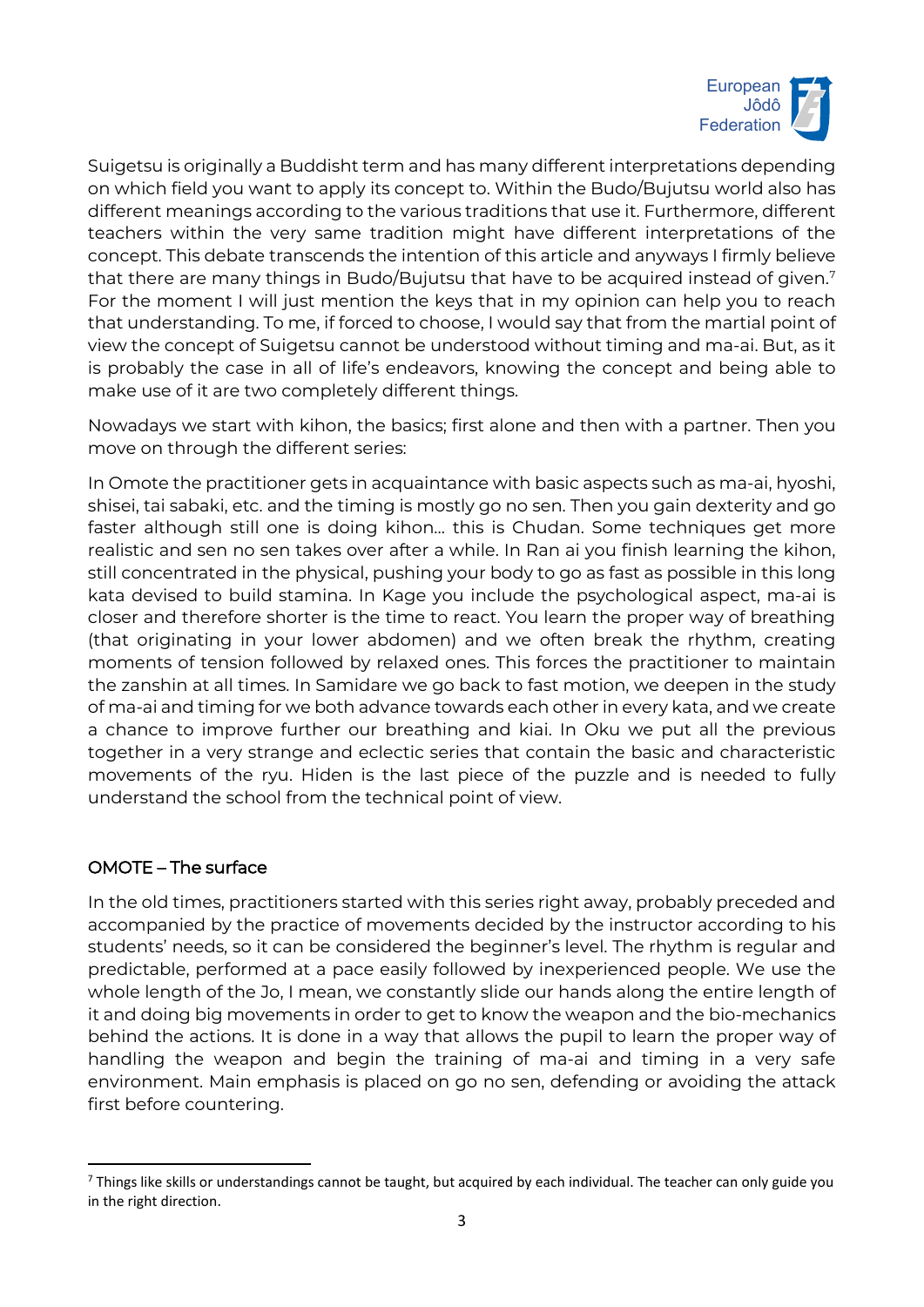

# CHUDAN – The middle level

Although the first kata commences with sen no sen, kind of following the last kata in omote, still until we complete this series, we focus on go no sen attitude. Then we shift and "re-start" as we include aiuchi (mutual and simultaneous strike) in our training and we are introduced to the concept and practice of kiriotoshi. [8](#page-3-0) Certain techniques evolve and start showing the real way of applying them in combat like in tai atari or hikiotoshi uchi (so far we, in Seiryukai, have performed this technique by bringing feet together when striking to help focusing on the ki ken tai itchi; this changes from Yokogiridome).

Still in general (exception made at one point in Midaredome, for example) we use the whole length of the Jo. Movements are still predictable for the rhythm is still regular although faster than in Omote so as to gain confidence and dexterity. The focus is on conditioning the body the right way.

Interestingly the first and last kata begin with Honte ni kamae (hidari and migi) applied to combat. One becomes conscious of the concept of kobo itchi (attack and defense are one) and that sen no sen is one aspect of it. [9](#page-3-1)

# RAN AI – Harmonizing chaos

Here you are supposed to be at your peak in terms of physical performance. It is a very fast series and the longest in the system (among the koryu series), probably devised mainly to build up stamina. At the same time, technically speaking these kata are probably the most complex and difficult series. All of the kihon are seen when one gets to this level; from now on you just have to master them...

Introduced to the system around the mid-1800 they are said to be representative of its time; this is the end of the Bakufu period (Bakumatsu), chaotic times full of violence in a country divided between the new and the old.

#### KAGE – Shadow

Equivalent to Ura in other arts or schools, here one understands that there is always another possibility, the plan B (or A, depending on your skills and opportunity).

When you wait too long, purposely or not, you get more time to see the attack but also have less time to react… it is very tricky and dangerous. In this new situation one needs to have mastered certain aspects which emanate from the confidence in your physical moves that you got training in the previous series, as well as from a better understanding of ma-ai and timing. Except for Hoso michi you let your opponent coming to you while you wait. This translates directly in preserving your energy, and gives you more margin

<span id="page-3-0"></span><sup>&</sup>lt;sup>8</sup> With Nishioka sensei, until completing Ran ai, we did the "Kyushu version" in kata like Midaredome or Yokogiridome where you defend by blocking the opponent's strike first instead of going for aiuchi.

<span id="page-3-1"></span><sup>&</sup>lt;sup>9</sup> For me, a good example of the kobo itchi concept is found when performing the first part of the "kuri" techniques where we defend by attacking our opponent's kote.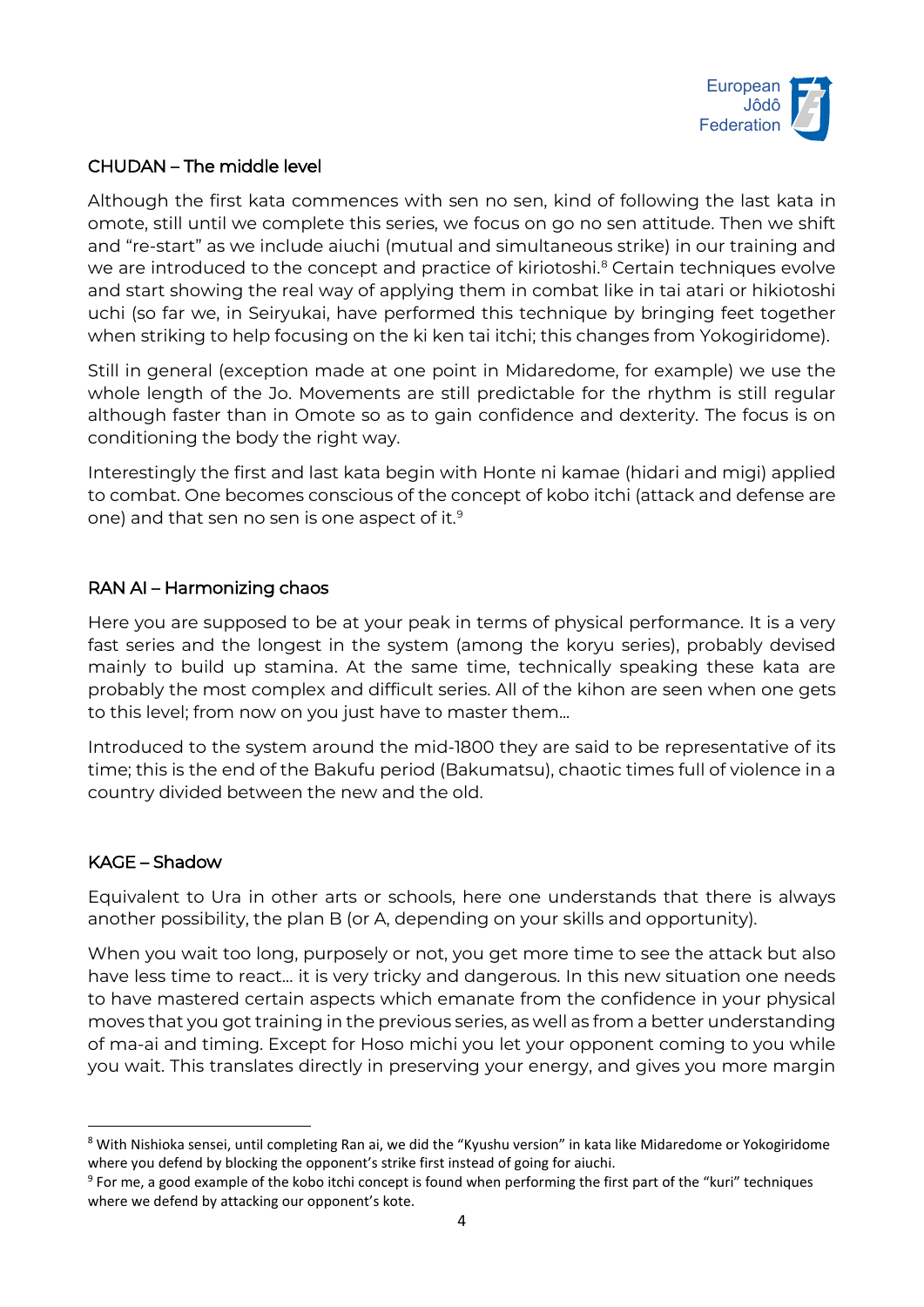

in the physical and mental aspects. This margin (yoyu) and confidence help in turn to maintain the mental calmness necessary to coup with any attack.

You remain cool even in the hottest moments, but when you react you do that at hundred per cent, with explosive accurate movements preceded and followed by relaxation. Poker face at all times that make your intentions unreadable for the opponent. One discovers the importance of the psychological aspect in real combat. Not showing emotions or giving unnecessary information about our intentions confuses the opponent and might create a fissure in his physical and/or mental attitude.

But watch out, for Uchidachi is also unpredictable; I mean, you know what his action is going to be (being this katageiko) but no exactly when is going to be launched since he is constantly breaking the rhythm and he never stops, especially mentally. Your zanshin has to be "on" and "tuned in" at all times.

This series deepens the study of proper breathing. Kiai emanates now from your tandem in what is called "Fukimi kiai" therefore bringing forward the last aspect of the "Ki ken tai itchi" concept… or the very first? This is ki, at least in the tangible sense of being able to concentrate your energy in a decided point. And you do this while using a tool (your weapon) as an extension of yourself.

"Entering" in the attack becomes the main choice when is clear that a critical situation is developing. In other words, go no sen attitude but sen no sen mentality is put into practice, while still from a "comfortable" position since we wait and let our opponent to close in with us and initiate the hostilities.



#### SAMIDARE – Early summer rain

This are composed of six kata that can be reduced in essence to four (Jumonji and Mijin go being understood as variations of their preceding kata) and they are performed in a very dynamic fashion, with both Shidachi and Uchidachi approaching each other, committed to get "there" before the other does. Ma-ai and timing therefore get even more complicated. Breathing can be taken to a higher, different level since the first three kata are advised to be performed in a single exhalation in the form of kiai. This allows you to investigate about the use of kiai depending on whether is emitted before, during or after the action... or in its different combinations.

All the kata are sen no sen and about self-sacrifice (sutemi) following the spirit briefly experienced in Shin shin (in Chudan) and Hoso michi (from Kage). Of course, by now you have learned and acquired all what is needed in terms of physical skills and mental control but … Running into the attack!!?? Yes, that is what you do in every single kata of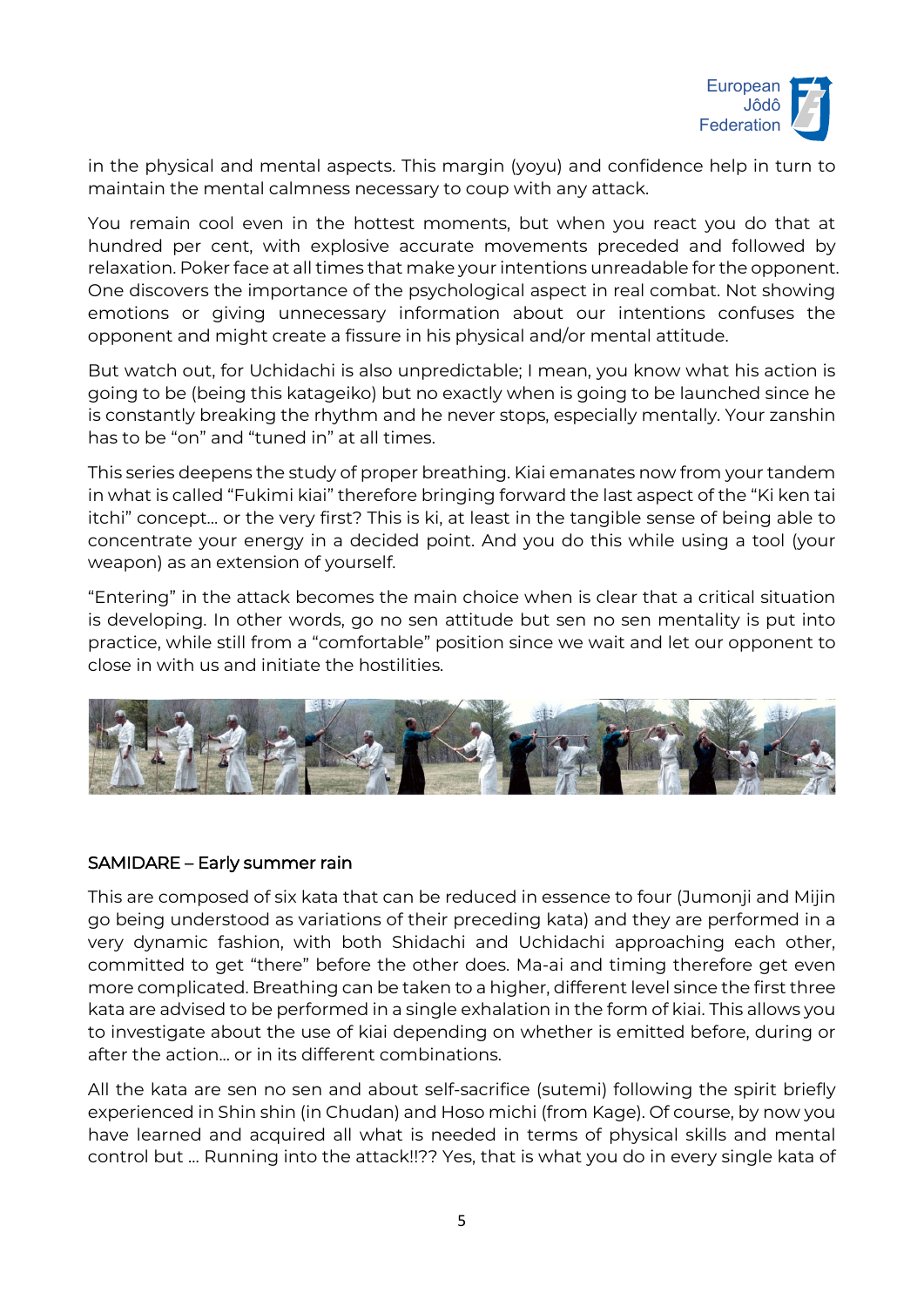

this series so the spirit of shinken shobu should be understood when you complete this series.

# SHIAIKUCHI (Okuden) – Points of entrance for matches (Innermost transmission)

Often we just hear "Oku" instead of Okuden for Japanese like to shorten words and it just means deep, interior, highest, innermost, etc. The "Den" of Okuden means transmission.

Interestingly, in reality the word "oku" doesn't appear in any of the traditional documents to name this series, but somehow it is the term most used to refer to them. $^{\text{\tiny{IO}}}$ 

The order in which we learn it nowadays at least in our lineage (and as described in the Jodo Kyohan) is different from the densho (transmission scroll) and was probably decided by Shimizu sensei. [11](#page-5-1)

In my opinion, here you are matching someone of your own level. It starts with Sengachi where you learn the importance of gaining the initiative followed by three "sub-sets" of three kata each, dealing, among other things, with how to get it (the initiative) depending on various conditions, the middle sub-sets also serving to investigate Musashi's style. Then we have another seemingly unrelated kata: Mikaeri and Aun. Mikaeri is about being able to perceive the sakki (killing spirit) of an opponent and developing intuition. The series close with "Aun", the alpha and omega, the beginning and end. Interestingly enough, this kata can be seen as closely related to the very first of the kata in the system (Tachiotoshi), kind of closing a circle. From here you should start all over but from a higher level.

But Aun has other meanings. The one most relevant to us refers to synchronization. It is when two people are in the same "wavelength" and therefore their actions match and there is harmony in them. The expression used to describe this in Japanese is "Aun no kokyu".

By now one is supposed to have developed the capability to transcend duality. Like the reflection of the moon in the water; although the moon and its reflection are different things they behave as one, there is no time gap between them (unlike other phenomena such as the lightning and the thunder, for example).

# YA TORI ODACHI YO TORI KODACHI (Shinto ryu kenjutsu) – Eight sets for the long sword and four for the short sword

This series are listed just before Gokui and originally there were no names for them (or at least the actual ones), it seems that they were given sometime by the end of the 19<sup>th</sup> century.

<span id="page-5-0"></span><sup>&</sup>lt;sup>10</sup> That is why for the late Nishioka sensei the meaning of the first traditional certificate (Okuirisho) has nothing to do with "entering oku".

<span id="page-5-1"></span> $11$  The original order of the Shiaikuchi series as written in the densho is: Sengachi, Hiki sute, Kote garami, Jutte, Uchiwake, Suigetsu, Sayudome, Kotedome, Tsuki dashi, Uchi tsuke, Mikaeri and Aun.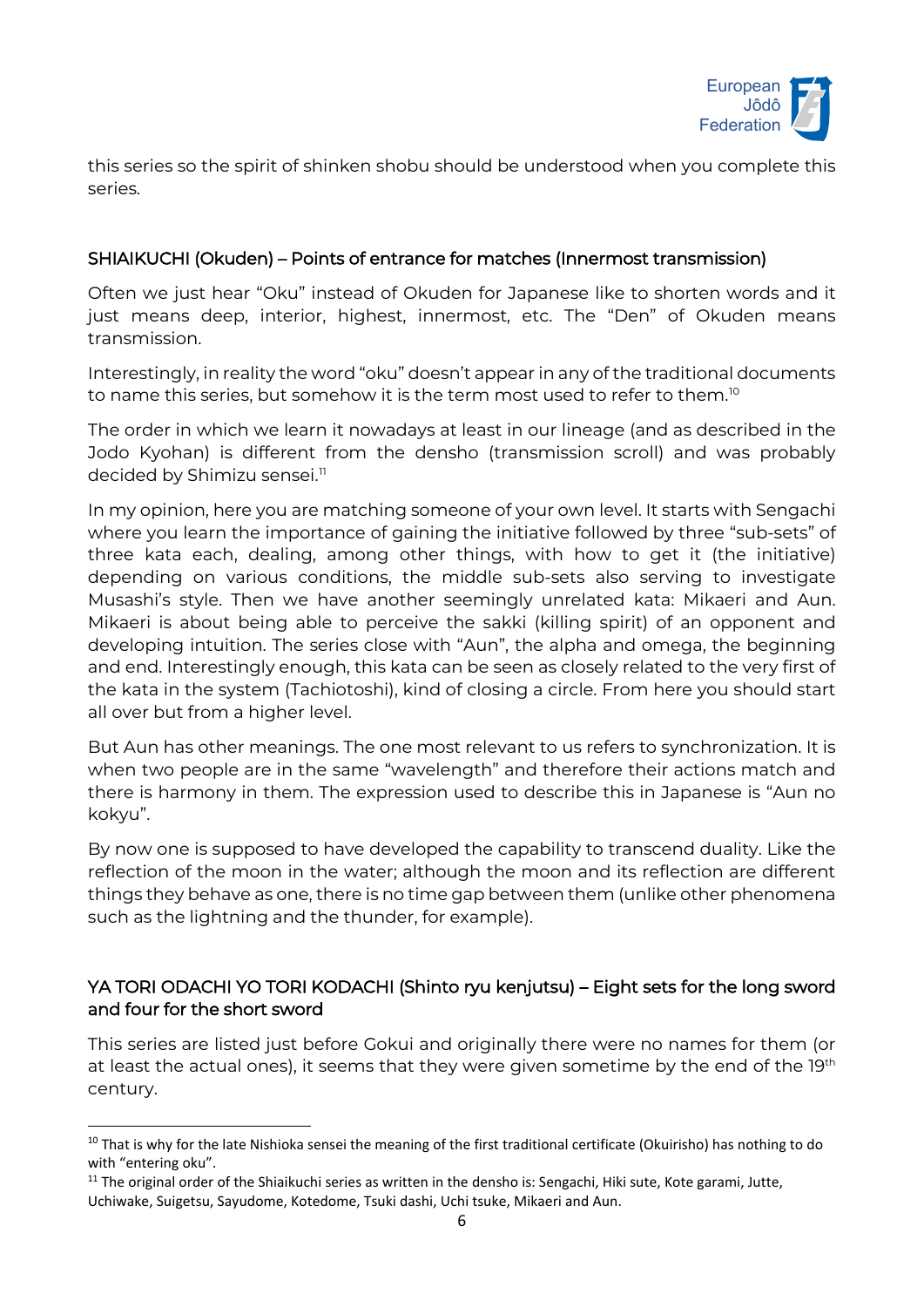

One might as well hear Kasumi Shinto ryu nowadays to refer to this system. There is much speculation concerning the origins of it, but it seems to me correct to assume that it is derived from Gonnosuke's previous experiences. Experts in both SMR and Katori Shinto ryu have assured to me in personal conversations that they can see plenty of influence from the latter in our kenjutsu. Also, I can see elements of the Kashima tradition here and there. Of course this is not surprising because both schools flourished in the same area.

Some people say that the tachi within the Jo kata series is part of this kenjutsu style, although I am not one hundred per cent sure about it since it is clear that at least some of the techniques come from Miyamoto Musashi in what seems to be a proof that their match took place.

By the place it takes in the densho and the kuden (oral transmission) we can know that in older times probably the teaching of our kenjutsu was reserved to high level practitioners and as a curiosity it seems that only people of at least Gomokuroku level took the Uchidachi role. In this way the level of the Shijo (or Shidachi, the one taking the Jo) was guaranteed to be high.

In spite of being only 12 kata, according to the late Nishioka sensei and as corroborated by Pascal Krieger sensei, they contain all the important aspects one needs to know for combat with katana. Being totally honest, I have to admit that fortunately I cannot certify or deny it for real… I choose to believe my teachers.

# GOKUI (Hiden) – The secrets



They are the ultimate although in reality, they are the origin. It is assumed that this set is the primordial one directly emanating from the original revelation, what happens is that the process to master the system is reversed ever since the founder started transmitting it. Nowadays Hiden is the last piece of the puzzle that confirms that what you have learned till now is correct and is needed to claim you have received the full knowledge of the school. Then is when one becomes "kaiden". [12](#page-6-0) One might receive the "menkyo", a teaching license, but only this title with the suffix "menkyo-kaiden" permits one to issue in turn legitimate traditional certifications.

Probably the first generations received a "full picture" and they made a puzzle of it, keeping the central piece that is meant to be given only to trusted people. Following

<span id="page-6-0"></span><sup>&</sup>lt;sup>12</sup> Kaiden means "full transmission". In our school there is not an additional document to certify it, so an individual might hold a menkyo scroll, but know not the Gokui.